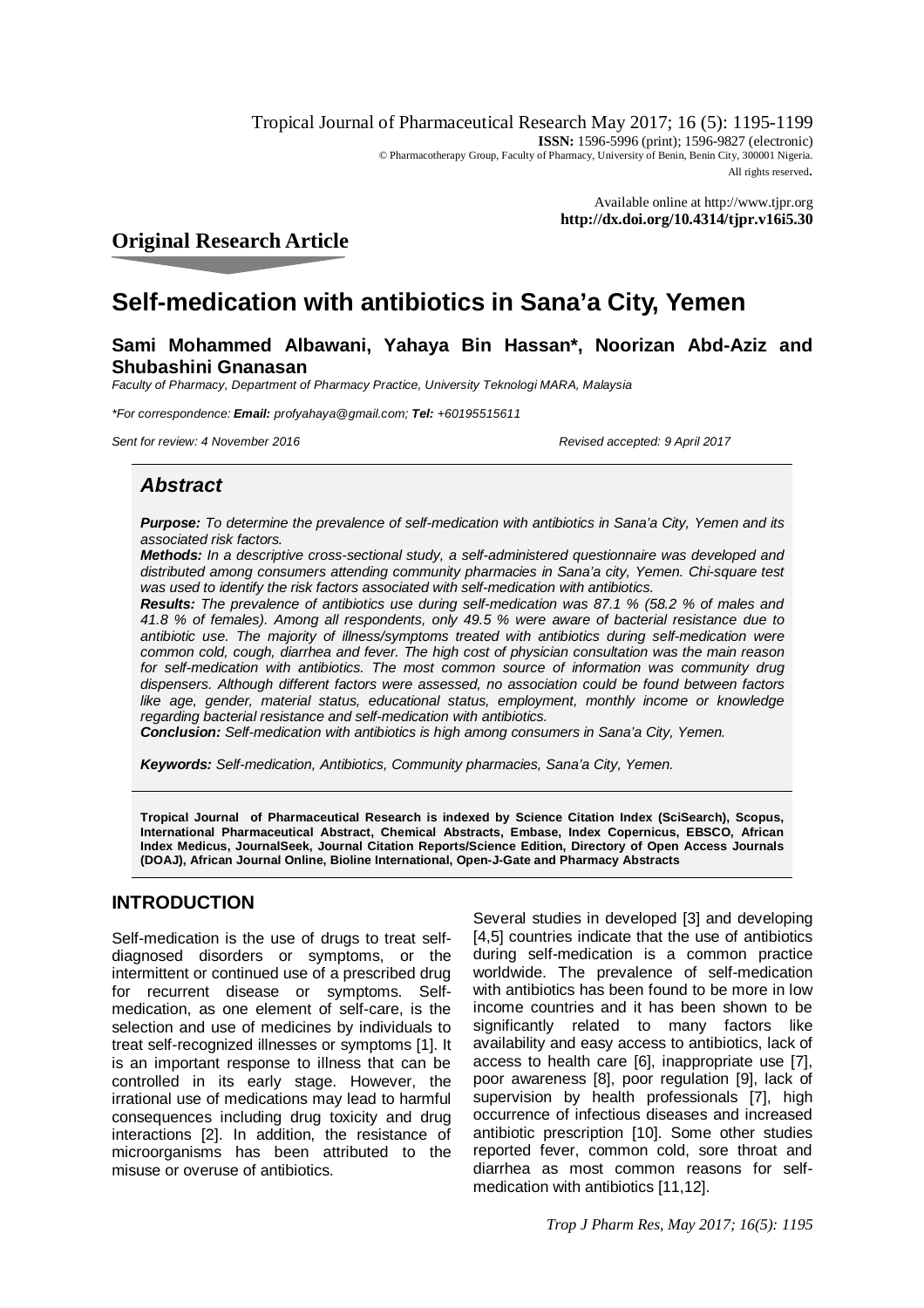Antimicrobial resistance due to the misuse of antibiotics is a current problem especially in developing countries [13]. Self-medication with antibiotics can lead to treatment failure, drug toxicity, prolonged hospitalization and may lead to death [14]. This study was carried out to determine the prevalence of antibiotics use during self-medication practice and its associated risk factors in Sana'a City.

### **METHODS**

In a descriptive cross-sectional study, a selfadministered questionnaire was developed and distributed among consumers attending community pharmacies in Sana'a city, the capital of Yemen. Permission to conduct this study was approved by the research ethics committee in UiTM university, health office in Sana'a City and the community pharmacies included in this study. A convenience sampling method was used to distribute 363 questionnaires were to consumers attending 10 selected community pharmacies. The pharmacies were carefully selected to represent different areas in Sana'a City.

Among other questions, the respondents were asked about their socio-demographic characteristics, symptoms or illness treated with antibiotics, reasons for self-medication with antibiotics, source of information or advice for self-medication and their perception about the safety of antibiotics. All data obtained were analyzed using SPSS statistical software version 21. The risk factors associated with selfmedication with antibiotic were identified using chi-square test and multiple logistic regressions were used to identify.

## **RESULTS**

A total of 363 questionnaires were completed and collected, out of which 204 (56.2 %) were males and 159 (43.8 %) were females. The mean age of the respondents was  $28.6 \pm 7.7$ (range 18 - 65). Table 1 shows the descriptive analysis of the variables. The majority of the respondents had university education, low income, access to medical centers and did not have medical insurance. The prevalence of selfmedication with antibiotic in the previous six months was found to be 87.1 % (58.2 % males and 41.8 % females). The use of antibiotics and the awareness of participants about bacterial resistance are shown in Figure 1. Majority (87.1) of respondents reported the use of antibiotics during self-medication. Among all respondents, only 49.5 % reported that they are aware of bacterial resistance due to antibiotic use.

The majority of illness/symptoms which were treated with antibiotics during self-medication are common cold (88.4 %), cough (73.5 %), diarrhea (40.3 %), and fever (19.4 %). The high cost of physician consultation (69.8 %) was found to be the main reason for the respondents to use antibiotics during self-medication. Other reasons like the lack of access to health care (55.5 %), time (43.3 %) and lack of insurance  $(20.4 \%)$ were reported as well. The common sources of information were the community drug dispensers (92.3%) followed by family members (22.7%), personal choice (11.3), old prescription (7.5%) and friends (5.7%) (Figure 1).

The bivariate analysis was used to identify the risk factors associated with the use of antibiotics during self-medication as shown in table 2. Such factors investigated include, gender, marital status, education status, employment, income, availability of medical insurance and medical access.

**Table 1:** Socio-demographics of respondents

| Variable          | N   | %    |  |  |
|-------------------|-----|------|--|--|
| Age (Years)       |     |      |  |  |
| 18-39             | 331 | 91.2 |  |  |
| 40-59             | 29  | 8.0  |  |  |
| $\geq 60$         | 3   | 0.8  |  |  |
| Gender            |     |      |  |  |
| Male              | 204 | 56.2 |  |  |
| Female            | 159 | 43.8 |  |  |
| <b>Marital</b>    |     |      |  |  |
| status            | 225 | 62.0 |  |  |
| Married           | 138 | 38.0 |  |  |
| Single            |     |      |  |  |
| <b>Education</b>  |     |      |  |  |
| <b>Status</b>     | 40  | 11.0 |  |  |
| Primary           | 71  | 19.6 |  |  |
| Secondary         | 23  | 6.3  |  |  |
| Diploma           | 229 | 63.1 |  |  |
| Degree            |     |      |  |  |
| <b>Employment</b> |     |      |  |  |
| Employed          | 115 | 31.7 |  |  |
| Unemployed        | 133 | 36.6 |  |  |
| Student           | 115 | 31.7 |  |  |
| Income            |     |      |  |  |
| ≤ 233.6           |     |      |  |  |
| USD*              | 268 | 73.8 |  |  |
| 238.3 - 467.3     | 51  | 14.1 |  |  |
| USD               | 44  | 12.1 |  |  |
| > 467.3 USD       |     |      |  |  |
| <b>Medical</b>    |     |      |  |  |
| center            | 296 | 81.2 |  |  |
| Yes               | 67  | 18.8 |  |  |
| No                |     |      |  |  |
| <b>Medical</b>    |     |      |  |  |
| insurance         | 55  | 15.2 |  |  |
| Yes               | 308 | 84.8 |  |  |
| No                |     |      |  |  |

\* United States dollar

*Trop J Pharm Res, May 2017; 16(5): 1196*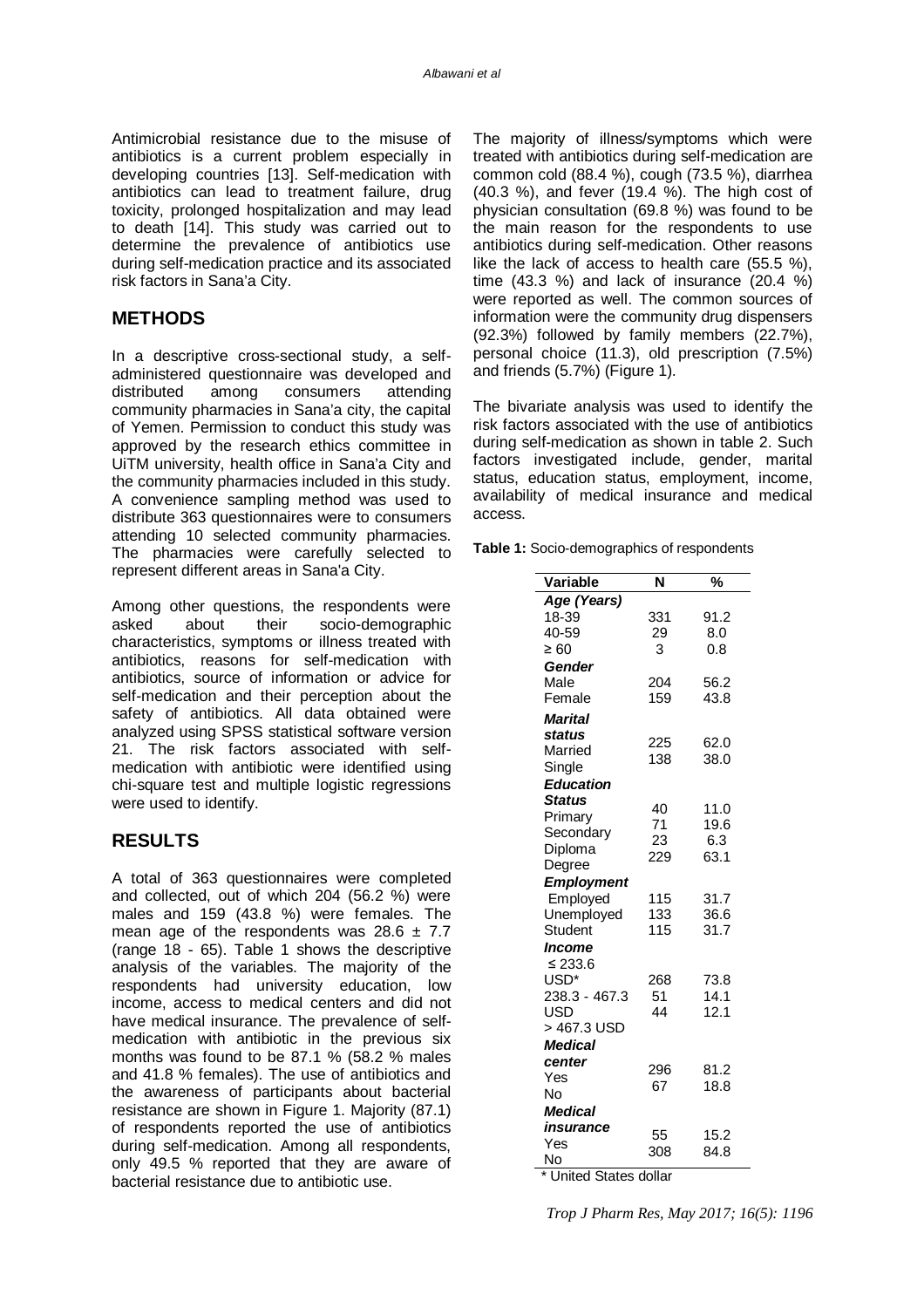

 **Figure 1:** Sources of information/advice for self-medication with antibiotics

**Table 2:** Bivariate analysis (Chi square test)

|                             |            |           | 95% CI        |              |       |              |                |
|-----------------------------|------------|-----------|---------------|--------------|-------|--------------|----------------|
| Variable                    | Yes (%)    | No (%)    | Chi-          | Odds         | Lower | <b>Upper</b> | $\overline{P}$ |
|                             |            |           | <b>Square</b> | <b>Ratio</b> |       |              | value          |
| Age (years)                 |            |           |               |              |       |              |                |
| 18-39                       | 286 (86.4) | 45 (13.6) | 1.511         |              |       |              | 0.470          |
| 40-59                       | 27 (93.1)  | 2(6.9)    |               |              |       |              |                |
| $\geq 60$                   | 3(100.0)   | 0(0.0)    |               |              |       |              |                |
| Gender                      |            |           |               |              |       |              |                |
| Male                        | 184 (90.2) | 20(9.8)   | 4.084         | 1.882        | 1.012 | 3.498        | 0.063          |
| Female                      | 132 (83.0) | 27(17.0)  |               |              |       |              |                |
| <b>Marital status</b>       |            |           |               |              |       |              |                |
| Married                     | 200 (88.9) | 25(11.1)  | 1.77          | 1.517        | 0.819 | 2.812        | 0.183          |
| Single                      | 116 (84.1) | 22 (15.9) |               |              |       |              |                |
| <b>Educational status</b>   |            |           |               |              |       |              |                |
| Primary                     | 36 (90.0)  | 4(10.0)   | 8.171         |              |       |              | 0.059          |
| Secondary                   | 68 (95.8)  | 3(4.2)    |               |              |       |              |                |
| Diploma                     | 21 (91.3)  | 2(8.7)    |               |              |       |              |                |
| Degree                      | 191 (83.4) | 38 (16.6) |               |              |       |              |                |
| <b>Employment</b>           |            |           |               |              |       |              |                |
| Employed                    | 103 (89.6) | 12(10.4)  | 2.988         |              |       |              | 0.224          |
| Unemployed                  | 118 (88.7) | 15(11.3)  |               |              |       |              |                |
| Student                     | 95 (82.6)  | 20 (17.4) |               |              |       |              |                |
| <i><b>Income</b></i>        |            |           |               |              |       |              |                |
| ≤ 233.6 USD*                | 229 (85.4) | 39 (85.4) | 2.526         |              |       |              | 0.283          |
| 238.3 - 467.3 USD           | 46 (90.2)  | 5(9.8)    |               |              |       |              |                |
| > 467.3 USD                 | 41 (93.2)  | 3(6.8)    |               |              |       |              |                |
| <b>Medical insurance</b>    |            |           |               |              |       |              |                |
| Yes                         | 49 (89.1)  | 6(10.9)   | 0.239         | 1.254        | 0.505 | 3.113        | 0.625          |
| <b>No</b>                   | 267 (86.7) | 41 (13.3) |               |              |       |              |                |
| <b>Medical center</b>       |            |           |               |              |       |              |                |
| Yes                         | 256 (81.9) | 57 (18.1) | 0.928         | 1.350        | 0.732 | 2.489        | 0.335          |
| <b>No</b>                   | 40 (80.0)  | 10(20.0)  |               |              |       |              |                |
| <b>Bacterial resistance</b> |            |           |               |              |       |              |                |
| Yes                         | 158 (88.8) | 20 (11.2) | 0.908         | 1.350        | 0.727 | 2.507        | 0.341          |
| No                          | 158 (85.4) | 27 (14.6) |               |              |       |              |                |
| $*$ United Ctates dellar    |            |           |               |              |       |              |                |

United States dollar

## **DISCUSSION**

The prevalence of self-medication with antibiotics among consumers in Sana'a City was high when compared to other countries. It was found that 87.1 % of respondents used antibiotics during self-medication. In similar studies, the use of antibiotics ranged from 7.3 to 60 % [3,4,7]. The

*Trop J Pharm Res, May 2017; 16(5): 1197*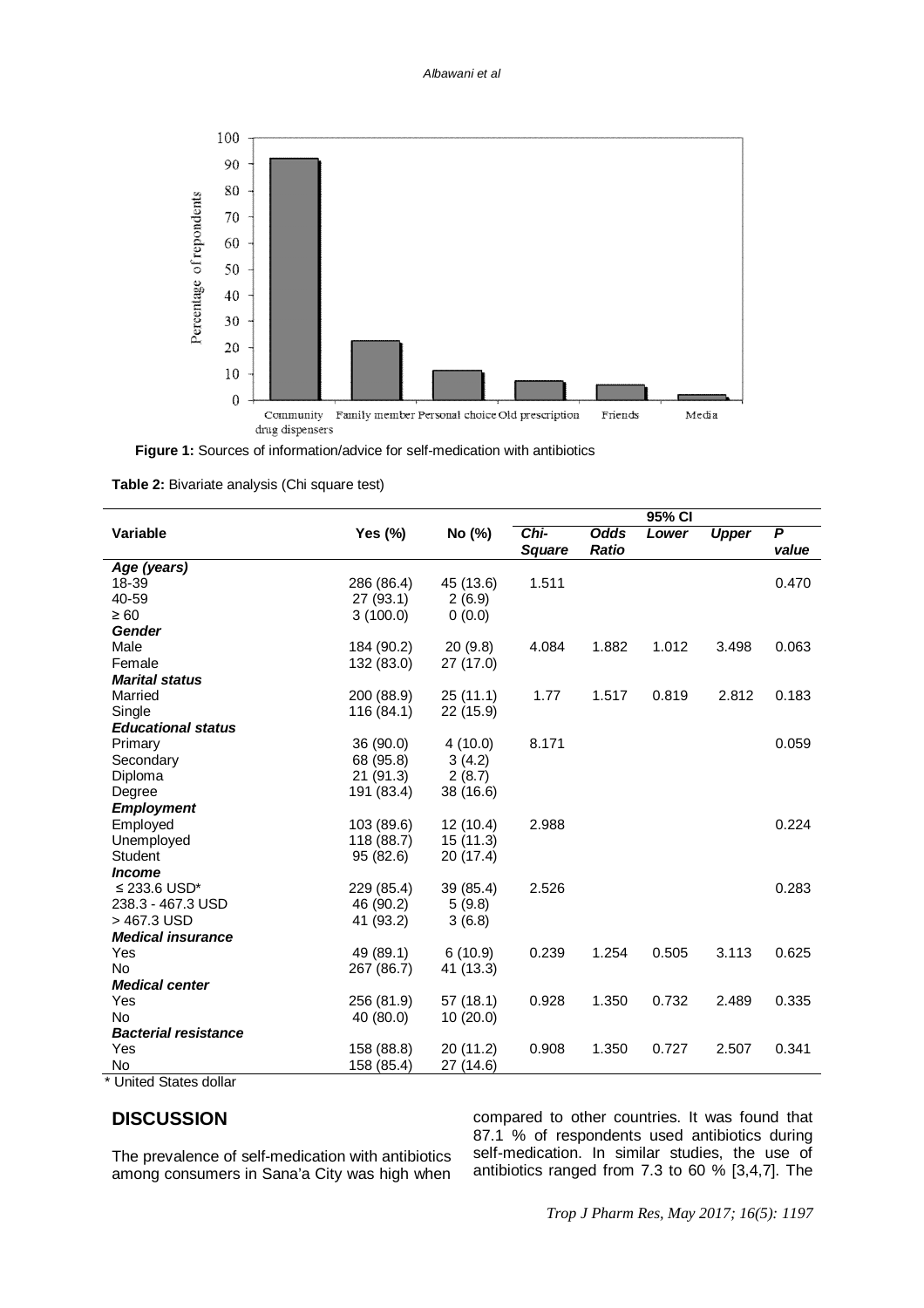reason for such variation may be due to the different socio-economic status, education, culture and health care regulations in each country [4,17]. It was reported that the rational use of medicines is not acknowledged by the laws and policies in Yemen [18]. In Yemen, it is generally accepted to buy antibiotics from community pharmacies and drug stores without a prescription.

It is essential for community pharmacists to have an adequate knowledge to promote safe and rational medication use among consumers. However, the profession of pharmacy was reported by the ministry of health in Yemen to be less trustworthy and less reliable [18]. Moreover, almost half of the study population were reported to be not aware of antibacterial resistance. Such results were similar to another study were 63.1 % of population were found to be not aware of antibiotic resistance [5]. This may suggest that poor medication knowledge and the lack of awareness among consumers may lead to the irresponsible use of antibiotics.

Viral infections and minor illnesses such as upper respiratory tract infections and common colds are frequently treated with antibiotics [4,17]. Such irresponsible practice increases bacterial resistance to antibiotics, raises the cost of treatment and may lead to treatment failure eventually. In this study, the respondent showed a similar attitude during self-medication with antibiotics. They mainly used antibiotics for the treatment of common cold, cough, diarrhea and fever. Similar findings have been reported in other studies as well [7,15,16].

The most common reason for using antibiotics during self-medication was the high cost of physician consultation. This has also been found to be the main reason for such practice in other studies [4,5]. Other reasons like the lack of access to health care, time and lack of insurance were found to be reported by other studies as well [5]. The most common source of information during self-medication was the community drug dispensers which is similar to other studies [4,7,16]. This was expected as pharmacies are the main source of medications. Other sources like family members, personal choice and old prescription were found to be common in other studies as well [15,17].

The bivariate analysis was used to identify the risk factors associated with the use of antibiotics during self-medication. Although different factors were assessed for an association with the use of antibiotics, no association could be found between factors like age, gender, material status,

educational status, employment, monthly income or knowledge regarding bacterial resistance and self-medication with antibiotics. In a similar study, association between the demographic factors and the use of antibiotics was not found as well [5].

The high prevalence of antibiotic use during selfmedication practice among consumers may be related to the fact that majority have a very low income with no access to medical insurance. Like other developing countries, the health care infrastructures in Yemen were reported to be less than adequate and the quality of health care services was stated to be far from satisfactory [19]. In addition, the economic status of the majority of Yemeni families [4], the insufficient health authority inspection on community<br>pharmacies and the inefficient medical pharmacies and the inefficient medical supervision may influence such practice [18].

Since community pharmacists were the main source of information/advice in this study, their role must be highlighted and closely regulated and controlled by health authorities. In addition, the variation in patient's level of understanding about their medications emphasized the importance of professional guidance to choose the right medication for each condition [20]. This even suggests that consumers should have a basic knowledge about medication and health care to avoid any misuse of medication.

#### **Limitation of the study**

Although Sana'a City is the capital of Yemen, generalization of the results may be questioned. However, the researcher included all city districts for a better representation of the sample.

#### **CONCLUSION**

The use of antibiotics in self-medication is high among the population in Sana'a City, Yemen. Educational and regulatory interventions from health authority in Yemen are needed. Educational health campaigns are required to increase awareness and health care education among population for a safe and responsible practice. In addition, enforcement of existing laws which regulate drug use, prescribing and dispensing is essential to control the misuse of antibiotics.

#### **DECLARATIONS**

#### *Acknowledgement*

This study was support by grant no. 600- IRMI/DANA 5/3/BESTARI (19/2016), University